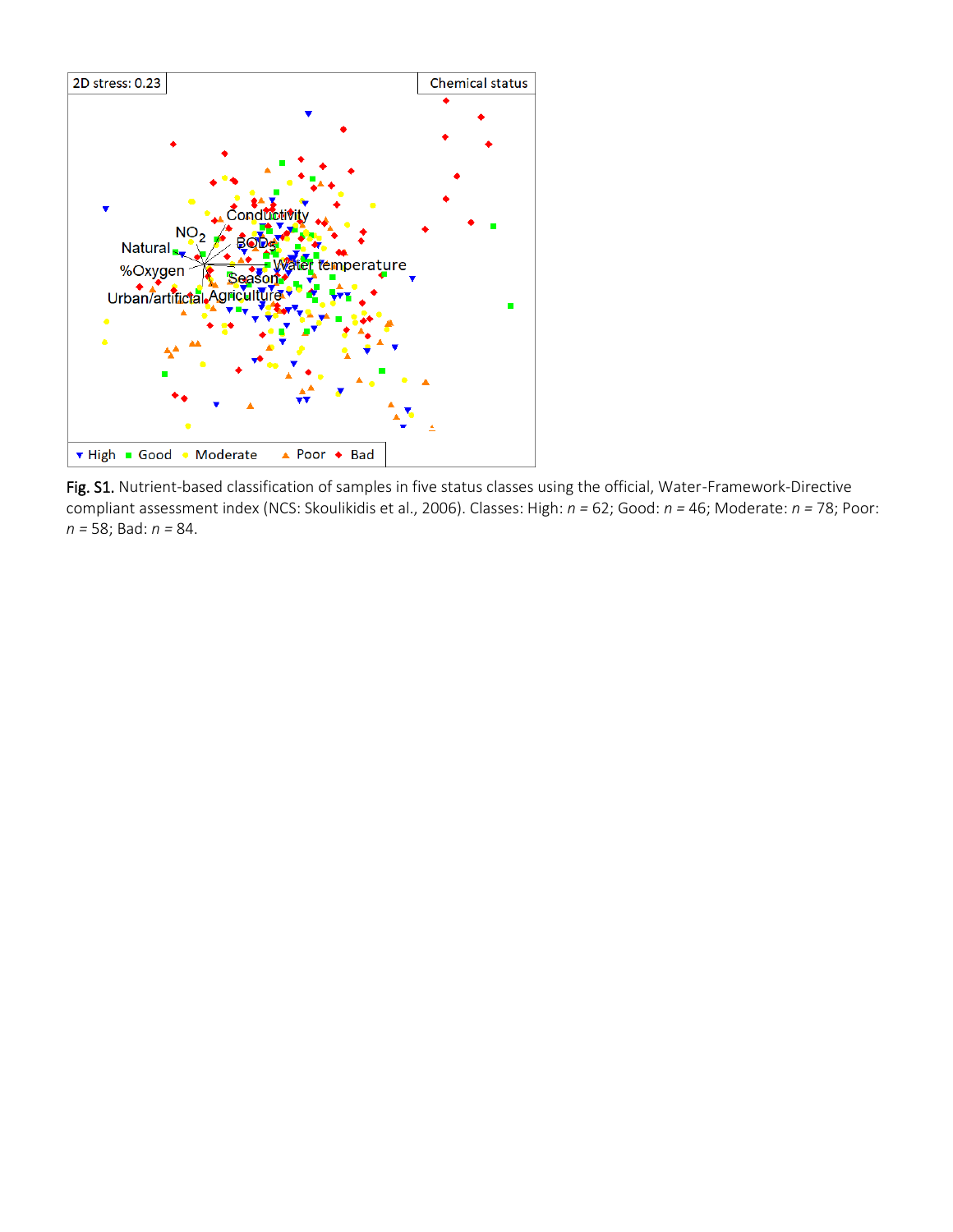

Fig. S2. Boxplots and linear regression coefficients (R<sup>2</sup> ) between the Hellenic Flow Index (ELF) and other indices of hydrological variability using all (*n =* 329) macroinvertebrate samples. For the season-specific MIS index, separate regression lines were drawn for spring and summer/early autumn samples.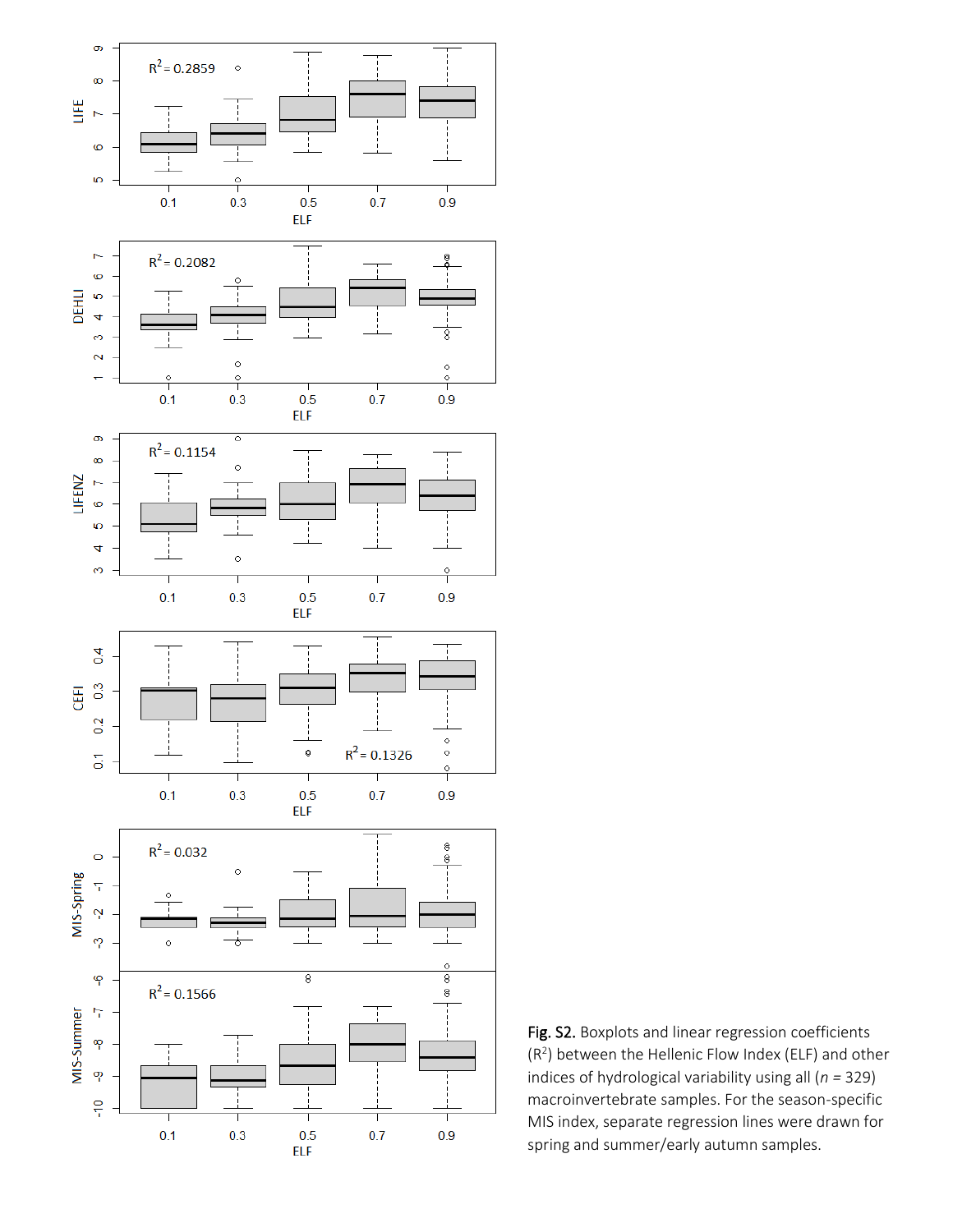

Fig. S3. Pairwise correlations-linear regression-between the macroinvertebrate-based indices of hydrological alteration using all (*n* = 329) macroinvertebrate samples. For the season-specific MIS index, separate regression lines were drawn for the spring and summer samples.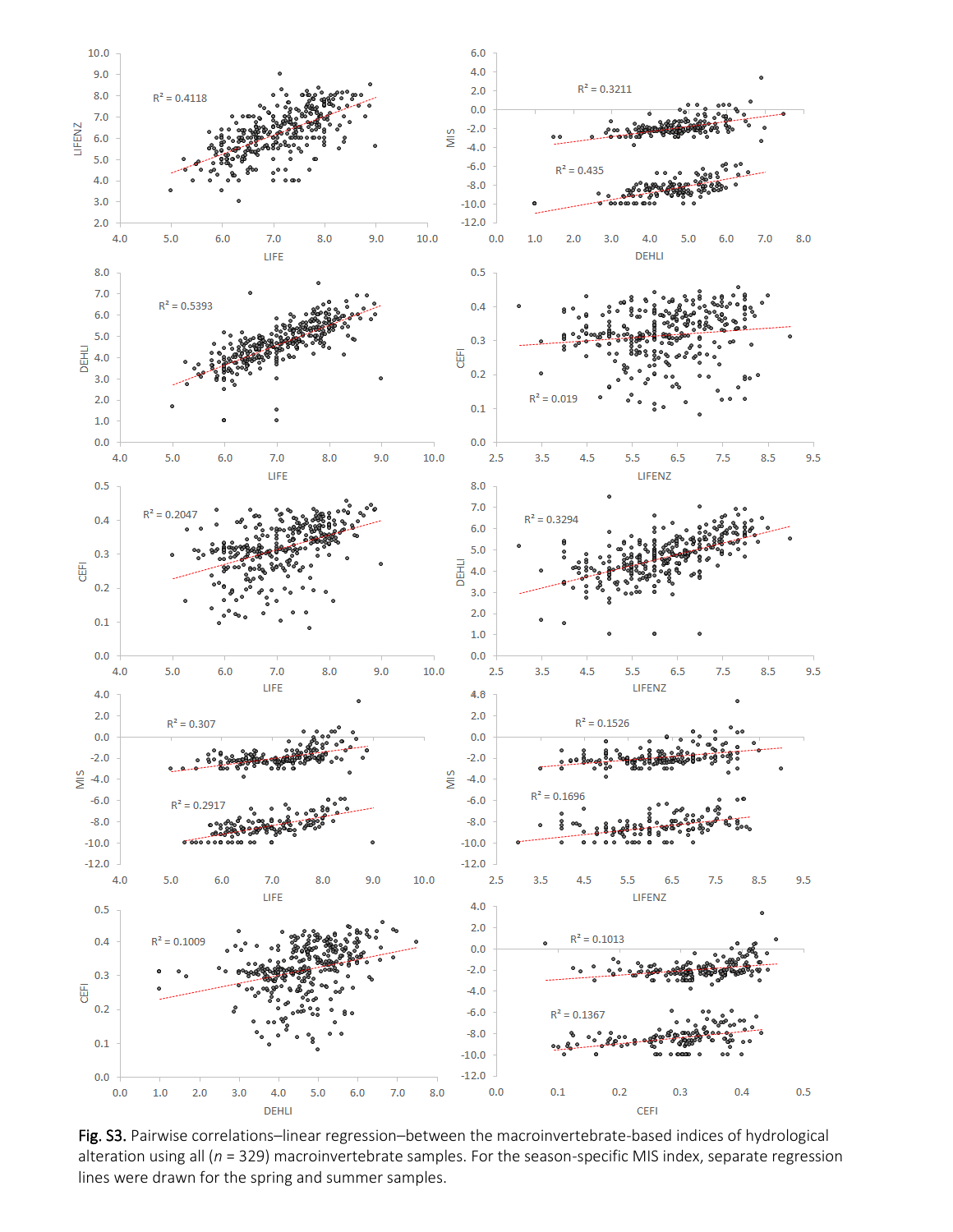

Fig. S4. Boxplots and linear regression coefficients  $(R^2)$  between the Hellenic Flow Index (ELF) and other indices of hydrological variability using only the unpolluted (*n* = 107) macroinvertebrate samples. For the seasonspecific MIS index, separate regression lines were drawn for spring and summer/early autumn samples.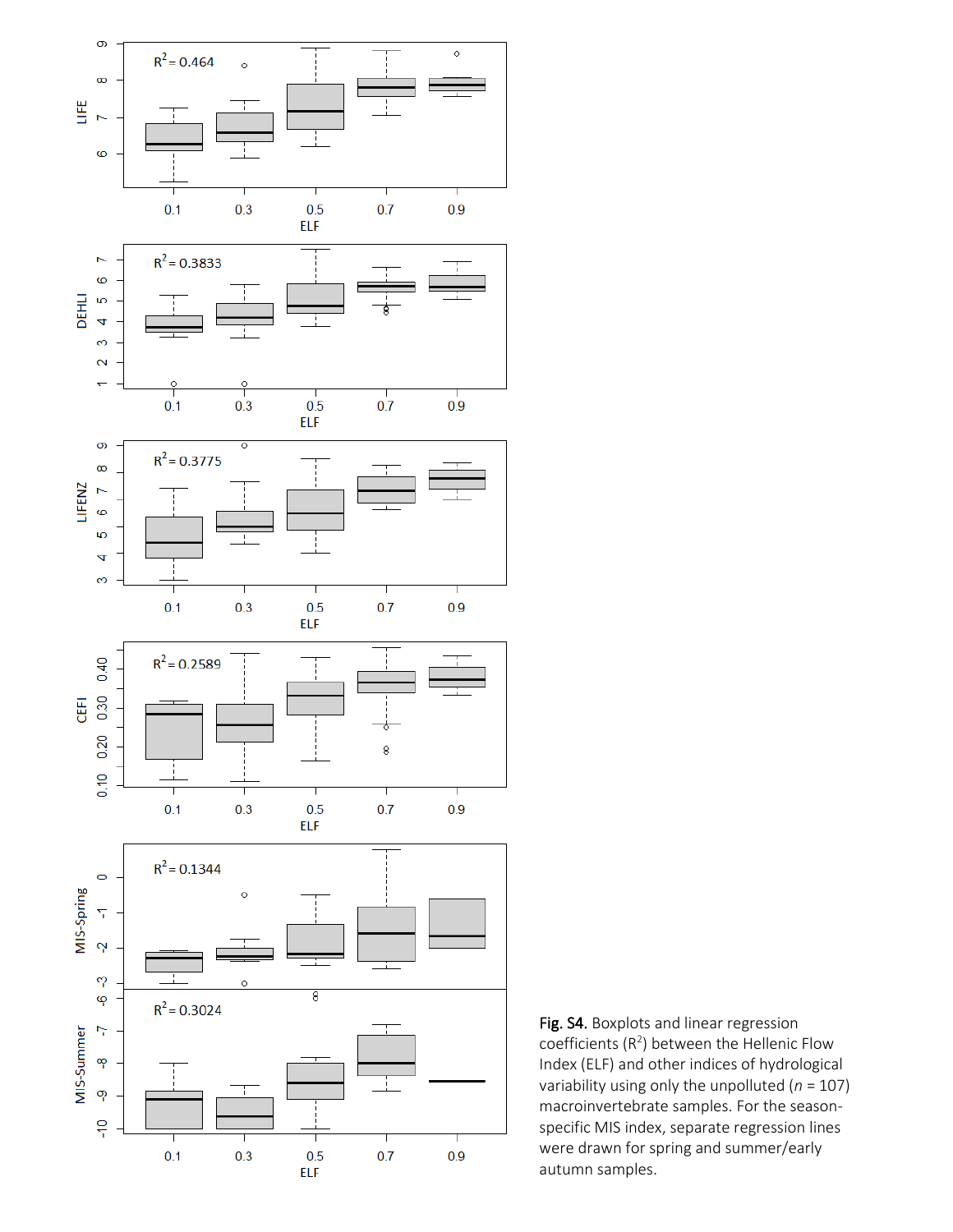

Fig. S5. Pairwise correlations-linear regression-between the macroinvertebrate-based indices of hydrological alteration using only the nutrient-free (*n =* 107) macroinvertebrate samples. For the season-specific MIS index, separate regression lines were drawn for the spring and summer samples.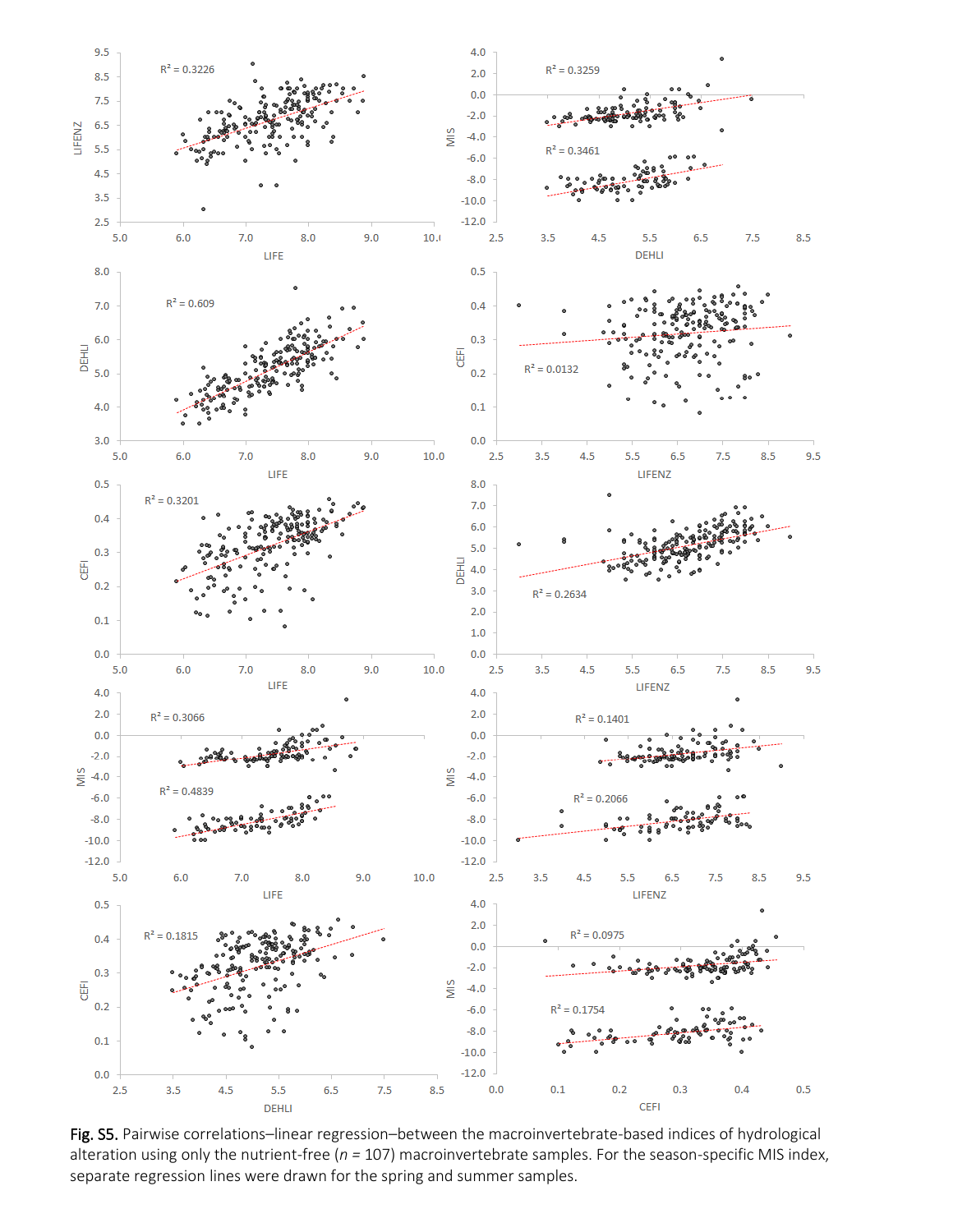

Fig. S6. Non-metric multidimensional scaling (NMDS) ordination of macroinvertebrate samples, coded by the hydrological class assigned to each sample by the ELF (a), DEHLI (b), LIFE (c), CEFI (d), LIFENZ (e) and MIS (f) indices: (i) all samples (*n* = 329); (ii) unpolluted samples (*n* = 107). Natural, urban/artificial and agriculture vectors represent land use percentages.